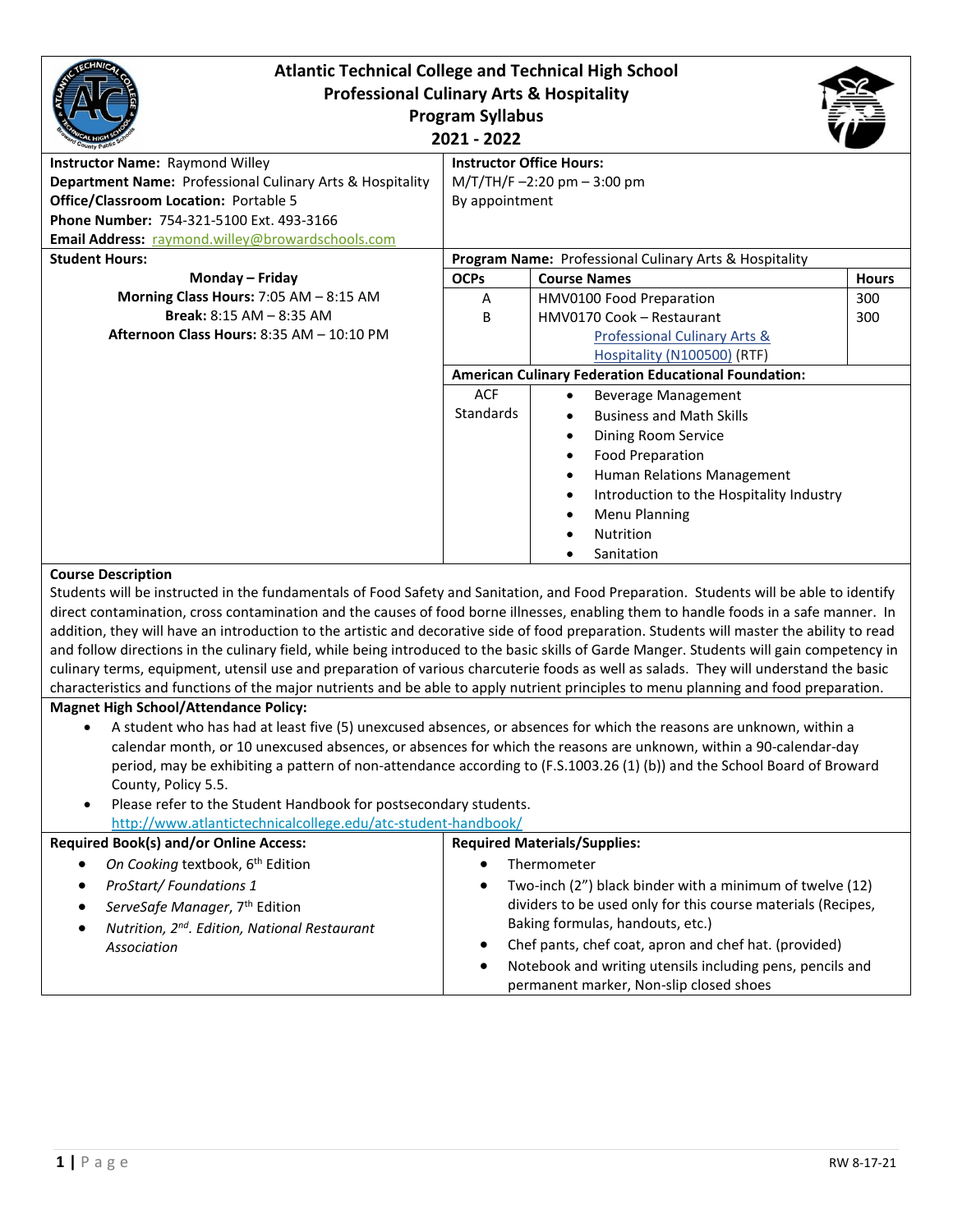| <b>Grading System:</b>                                                                                                                                         | <b>Additional Program Specific Grading Information:</b> |                                                        |  |  |  |
|----------------------------------------------------------------------------------------------------------------------------------------------------------------|---------------------------------------------------------|--------------------------------------------------------|--|--|--|
| 90 - 100%<br>A                                                                                                                                                 | Class/Lab Participation:                                | 35 %                                                   |  |  |  |
| 80 - 89%<br>B                                                                                                                                                  | Attendance:                                             | 10%                                                    |  |  |  |
| 70 - 79%<br>C                                                                                                                                                  | Online Assignments, Quizzes:                            | 20%                                                    |  |  |  |
| 60 - 69%<br>D                                                                                                                                                  | Practical Exam:                                         | 15 %                                                   |  |  |  |
| F<br>$0 - 59%$                                                                                                                                                 | <b>Written Final Exam:</b>                              | 10%                                                    |  |  |  |
| Incomplete                                                                                                                                                     | E-Portfolio/ Capstone:                                  | 10%                                                    |  |  |  |
| <b>Online Course Grading Policy:</b>                                                                                                                           |                                                         |                                                        |  |  |  |
| Late submission of online work will result in one full letter grade reduction. Plagiarism will not be tolerated. If someone else said it or                    |                                                         |                                                        |  |  |  |
| wrote it, it must be cited. Culinary Arts uses MLA formatting. Some great tools to assist are www.easybib.com and                                              |                                                         |                                                        |  |  |  |
| www.citationmachine.net                                                                                                                                        |                                                         |                                                        |  |  |  |
| <b>View Your Grades:</b>                                                                                                                                       |                                                         |                                                        |  |  |  |
| Grades can be viewed online by following the directions below:                                                                                                 |                                                         |                                                        |  |  |  |
| Go to Clever Single Sign On Website link: https://sso.browardschools.com and login:<br>1.                                                                      |                                                         |                                                        |  |  |  |
| a. Username: 10-digit student ID number                                                                                                                        |                                                         |                                                        |  |  |  |
| b. Password: PMM/DD/YYYY (or your personally created password after initial login)                                                                             |                                                         |                                                        |  |  |  |
| Click on the FOCUS app on your Clever opening page.<br>2.                                                                                                      |                                                         |                                                        |  |  |  |
| (You may need to scroll-down the page to see the FOCUS app.)                                                                                                   |                                                         |                                                        |  |  |  |
| Enter your FOCUS username and password.<br>3.                                                                                                                  |                                                         |                                                        |  |  |  |
| NOTE: If the Focus App. is not visible after logging into Clever, please navigate to the Broward Focus website directly:                                       |                                                         |                                                        |  |  |  |
| https://broward.focusschoolsoftware.com/focus/                                                                                                                 |                                                         |                                                        |  |  |  |
| <b>Classroom/Lab Rules:</b>                                                                                                                                    |                                                         |                                                        |  |  |  |
| Refer to classroom management handout.                                                                                                                         |                                                         |                                                        |  |  |  |
| <b>Industry Certification &amp; State Credential Exam Cost:</b>                                                                                                |                                                         | <b>Outstanding Student Recognition Information:</b>    |  |  |  |
| ServSafe, Manager, 7 <sup>th</sup> edition                                                                                                                     |                                                         | A gold seal will be applied to a Program Completion    |  |  |  |
|                                                                                                                                                                |                                                         | Certificate or an Applied Technology Diploma if the    |  |  |  |
|                                                                                                                                                                |                                                         | student has earned a 3.5 GPA or higher in their Career |  |  |  |
|                                                                                                                                                                |                                                         |                                                        |  |  |  |
|                                                                                                                                                                |                                                         |                                                        |  |  |  |
|                                                                                                                                                                | and Technical Education (CTE) classes.                  |                                                        |  |  |  |
|                                                                                                                                                                |                                                         |                                                        |  |  |  |
| Program Name: Commercial Foods and Culinary Arts/ Professional Culinary Arts & Hospitality                                                                     |                                                         |                                                        |  |  |  |
| Course Number: HMV0100/HMV0170                                                                                                                                 |                                                         |                                                        |  |  |  |
| Course Name: Food Preparation and Cook/Food - Restaurant                                                                                                       |                                                         |                                                        |  |  |  |
| SOC Code: 35-2021                                                                                                                                              |                                                         |                                                        |  |  |  |
| Intended Outcomes: (From FL DOE Curriculum Framework)                                                                                                          |                                                         |                                                        |  |  |  |
| The student will be able to:                                                                                                                                   |                                                         |                                                        |  |  |  |
| 01.0 Identify career and employment opportunities                                                                                                              |                                                         |                                                        |  |  |  |
| 02.0 Exhibit the ability to follow state mandated guidelines for food service                                                                                  |                                                         |                                                        |  |  |  |
| 03.0 Demonstrate and incorporate workplace safety procedures                                                                                                   |                                                         |                                                        |  |  |  |
| 04.0 Demonstrate personal productivity                                                                                                                         |                                                         |                                                        |  |  |  |
| 05.0 Utilize operational systems                                                                                                                               |                                                         |                                                        |  |  |  |
| 06.0 Use and care for commercial tools and equipment                                                                                                           |                                                         |                                                        |  |  |  |
| 07.0 Describe the basic principles of food science                                                                                                             |                                                         |                                                        |  |  |  |
| 08.0 Demonstrate proficiency in culinary math                                                                                                                  |                                                         |                                                        |  |  |  |
| 09.0 Describe the basic principles of nutrition.                                                                                                               |                                                         |                                                        |  |  |  |
| 10.0 Identify and explain front-of-the house and back of the house duties.                                                                                     |                                                         |                                                        |  |  |  |
| 11.0 Prepare and present food and beverage items to meet creativity aspects as well as quality standards.                                                      |                                                         |                                                        |  |  |  |
| 12.0 Exhibit and utilize safe, secure, and sanitary work procedures.                                                                                           |                                                         |                                                        |  |  |  |
| 13.0 Apply principles of food science in cooking and baking techniques.                                                                                        |                                                         |                                                        |  |  |  |
| 14.0 Apply principles of nutrition in menu planning, cooking, and baking.                                                                                      |                                                         |                                                        |  |  |  |
| 15.0 Perform front-of-the-house duties.                                                                                                                        |                                                         |                                                        |  |  |  |
| 16.0 Perform back-of-the-house and inventory duties.                                                                                                           |                                                         |                                                        |  |  |  |
| 17.0 Research college and career advancement opportunities in professional cooking and baking.                                                                 |                                                         |                                                        |  |  |  |
| 18.0 Follow food identification, selection, purchasing, receiving, storing, and inventory guidelines.<br>19.0 Practice advanced cooking and baking techniques. |                                                         |                                                        |  |  |  |

20.0 Apply scientific principles in cooking and baking.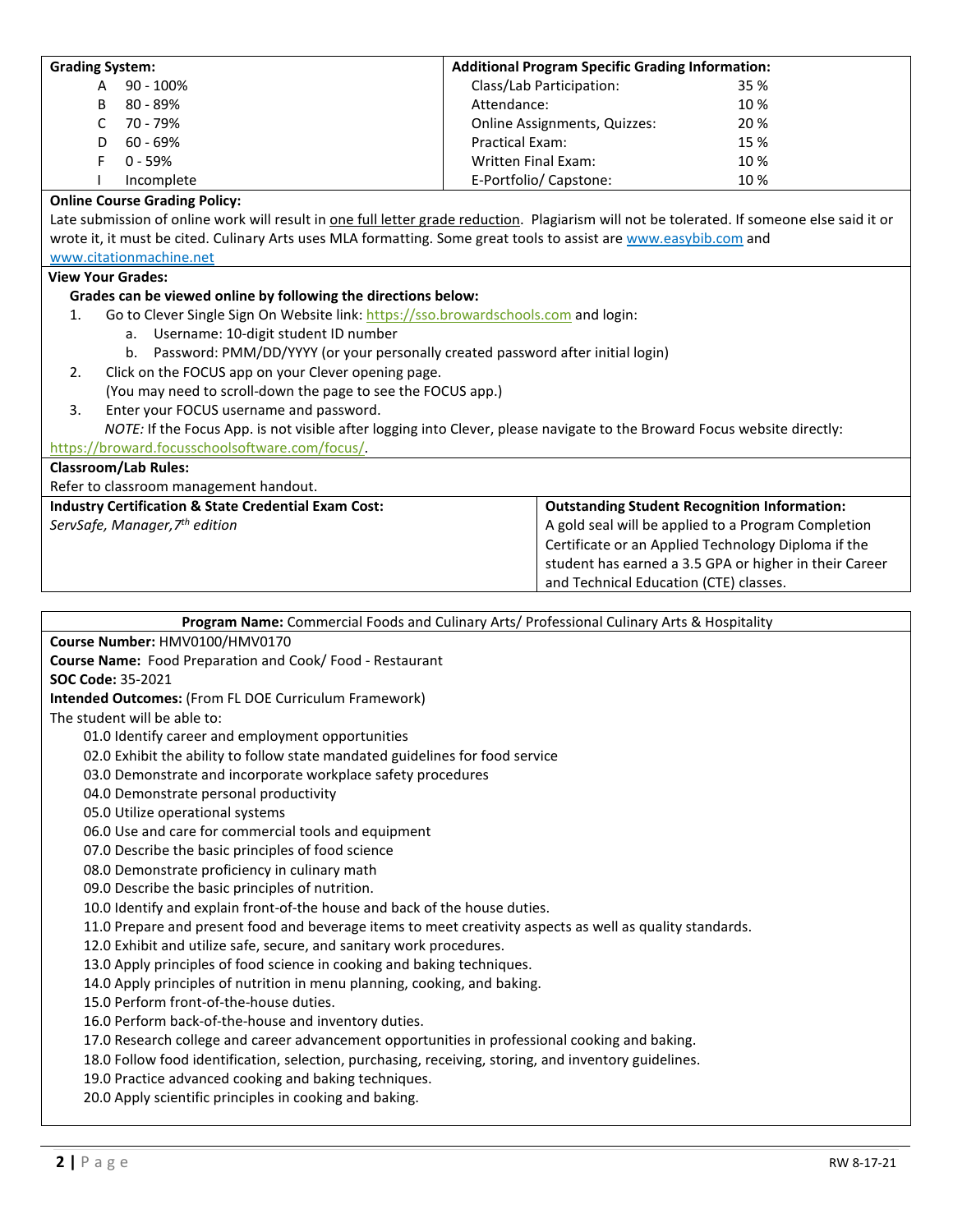## **Intended Outcomes from American Culinary Federation Education Foundation: Basic Baking**

The student will be able to:

- 2. Identify equipment and utensils used in baking and discuss proper use and care.
- 3. Demonstrate proper selection of equipment and utensils for specific application.
- 5. Demonstrate proper scaling and measurement techniques.
- 6. Apply basic math skill to recipe conversions.

## **Intended Outcomes from American Culinary Federation Education Foundation: Beverage Management**

## The student will be able to:

1. Evaluate the relationship of beverages to food.

## **Intended Outcomes from American Culinary Federation Education Foundation: Business and Math Skills**

## The student will be able to:

- 1. Perform basic math functions.
- 2. Calculate food costs and percentages to determine selling prices.
- 3. Perform recipe yield conversions.
- 4. Perform the process of recipe costing.
- 5. Determine selling price of menu items.

## **Intended Outcomes from American Culinary Federation Education Foundation: Dining Room Service**

The student will be able to:

- 1. Demonstrate the general rules of table settings and service.
- 2. Describe American, English, French and Russian Service.
- 3. Discuss service methods such as banquets, buffets and catering and a la carte.
- 4. Explain inter-relationships and workflow between dining room and kitchen operations.

#### **Intended Outcomes from American Culinary Federation Education Foundation: Food Preparation**

The student will be able to:

- 1. Demonstrate knife skills, hand tool and equipment operation, emphasizing proper safety techniques.
- 2. Identify the parts/components of a recipe.
- 3. Describe and use a standardized recipe.
- 4. Identify and use utensils, pots and pans and demonstrate safe practices using stoves, mixers, ovens, etc.
- 33. Utilize standard weights and measures to demonstrate proper scaling and measurement techniques.
- 34. Identify and use herbs, spices, oils and vinegar, condiments, marinades and rubs.

#### **Intended Outcomes from American Culinary Federation Education Foundation: Garde Manager**

## The student will be able to:

- 1. Identify tools and equipment used in Garde Manger, emphasizing safety and sanitation procedures.
- 2. Define and describe hors d'oeuvre, appetizers, and canapes.
- 3. Explain the importance of presentation and garnishing for hors d'oeuvres, appetizers, and canapes.
- 4. Prepare a variety of hors d'oeuvre, appetizers, canapes and basic garnishes.
- 5. Evaluate the quality of hors d'oeuvre, appetizers, canapes and basic garnishes.

6. Define aspic jelly and describe its functions. Demonstrate fundamental skills in the preparation and uses of aspic.

7. Evaluate the quality of aspic jelly and items coated with it.

8. Define and describe forcemeat and its various forms including pate, terrine, galantine, mousseline, and sausage.

9. Prepare and present a variety of forcemeat products.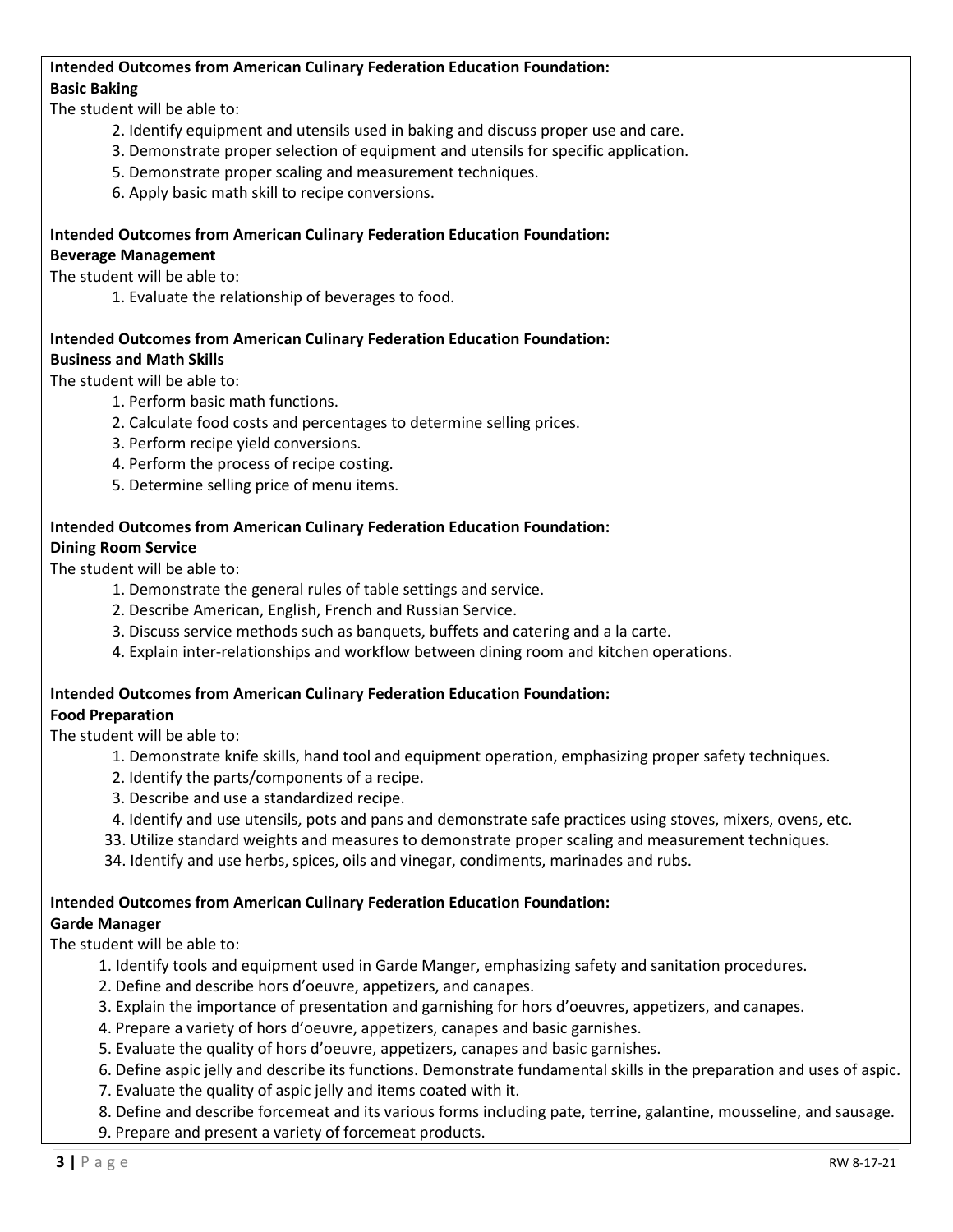- 10. Evaluate the quality of forcemeat products.
- 11. Demonstrate food presentation techniques using a variety of plates, platters and trays.
- 12. Evaluate the quality of prepared plates, platters and trays.
- 13. Produce decorative centerpieces.
- 14. Define and describe various methods in which food is preserved.
- 15. Prepare foods for preservation and prepared preserved foods.
- 16. Evaluate the quality of preserved foods.
- 17. Define and describe a variety of cheese categories.
- 18. Discuss how various cheeses are made and their uses.
- 19. Use cheese as an ingredient in recipes.
- 20. Taste various cheeses and evaluate their quality.

## **Intended Outcomes from American Culinary Federation Education Foundation: Human Relations Management**

The student will be able to:

1. Perform mock interviews; prepare resumes, job applications and cover letters.

## **Intended Outcomes from American Culinary Federation Education Foundation: Introduction to the Hospitality Industry**

The student will be able to:

- 1. Describe the various cuisines and contributions of leading culinarians.
- 2. Identify professional organizations within the field; explain purposes and benefits.

 3. Outline the organization, structure and functional areas in various hospitality organizations as a perspective for later courses in menu planning, purchasing, food production and service, food and beverage controls, management, etc.

- 4. Evaluate career opportunities through participation in field trips and guest speakers in class.
- 5. Discuss / evaluate industry trends as they relate to career opportunities and the future of the industry.
- 6. Discuss and evaluate industry trade periodicals.
- 7. Discuss professional ethics practiced in the industry.

#### **Intended Outcomes from American Culinary Federation Education Foundation: Menu Planning**

The student will be able to:

- 1. List basic menu planning principals.
- 2. Apply principals of nutrition to menu development.
- 3. Discuss Menu Planning resources (Internet, professional and vendors).

# **Intended Outcomes from American Culinary Federation Education Foundation:**

## **Purchasing and Receiving**

The student will be able to:

 1. Explain regulations for inspecting and grading of meats, poultry, seafood, eggs, dairy products, fruits and vegetables.

2. Evaluate received goods to determine conformity with user specifications.

 3. Receive and store fresh, frozen, refrigeration and staple goods. Describe the importance of receiving and inspecting product as it enters the facility.

- 4. Conduct yield and quantity tests on items such canned, fresh, frozen and prepared products.
- 5. Explain the procedures for rotation of stock and for costing and evaluating, including FIFO and LIFO.
- 6. Define and describe par stock.
- 7. Describe proper procedures of issuing product according to requisition.
- 8. Describe current computerized systems for purchasing and inventory control.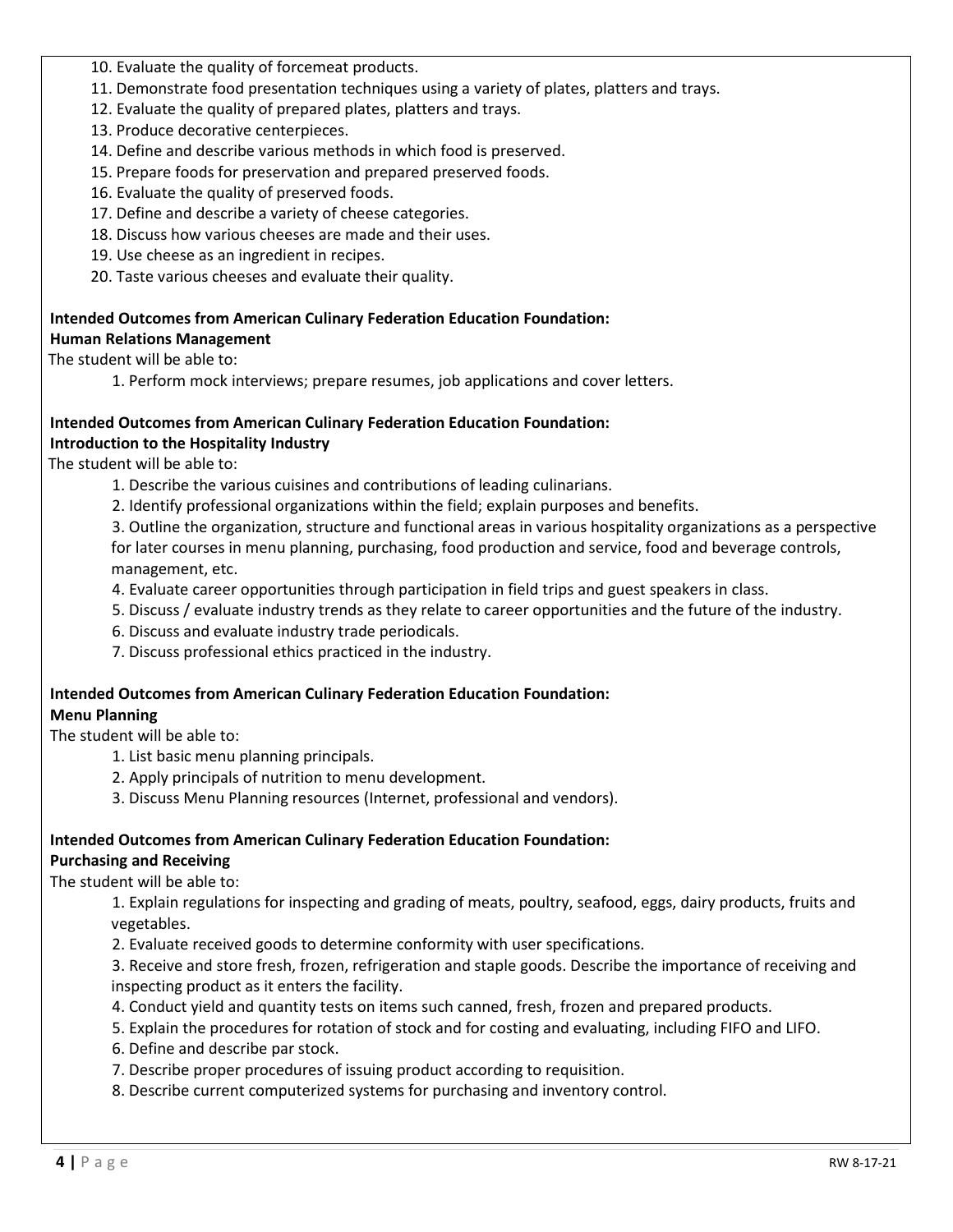# **Intended Outcomes from American Culinary Federation Education Foundation: Sanitation**

The student will be able to:

 1. Identify microorganisms which are related to food spoilage and food-borne illnesses; describe their requirements and methods for growth.

 2. List and describe symptoms common to food-borne illness and list various ways these illnesses can be prevented.

3. List and define the fundamentals for good personal hygiene.

4. Demonstrate good personal hygiene and health habits in a laboratory setting.

5. Demonstrate acceptable procedures when preparing potentially hazardous foods to include

time/temperature principals.

6. List the major causes of food spoilage.

7. Define food spoilage indicators.

 8. Outline the flow of food through an establishment and list the various ways contamination may be prevented along the pathway.

9. Outline the requirements for proper receiving and storage of both ray and prepared foods.

10. Recognize sanitary and safety design and construction features of food production equipment and facilities. (i.e., NSF, UL, OSHA, ADA, etc.).

11. Describe types of cleaners and sanitizers and their proper use.

12. Review Safety Data Sheets (SDS) and explain their requirements in handling hazardous materials. Discuss right-to-know laws.

13. Identify proper methods of waste disposal and recycling.

14. Describe appropriate measures for insects, rodents and pest control eradication.

15. Conduct a sanitation self-inspection and identify modifications necessary for compliance with standards.

16. List common causes of typical accidents and injuries in the foodservice industry and outline a safety management program.

17. Demonstrate appropriate emergency policies for kitchen and dining room injuries.

18. Describe appropriate types and use of fire extinguishers used in the foodservice area.

19. Review laws and rules of the regulatory agencies governing sanitation and safety in foodservice operation.